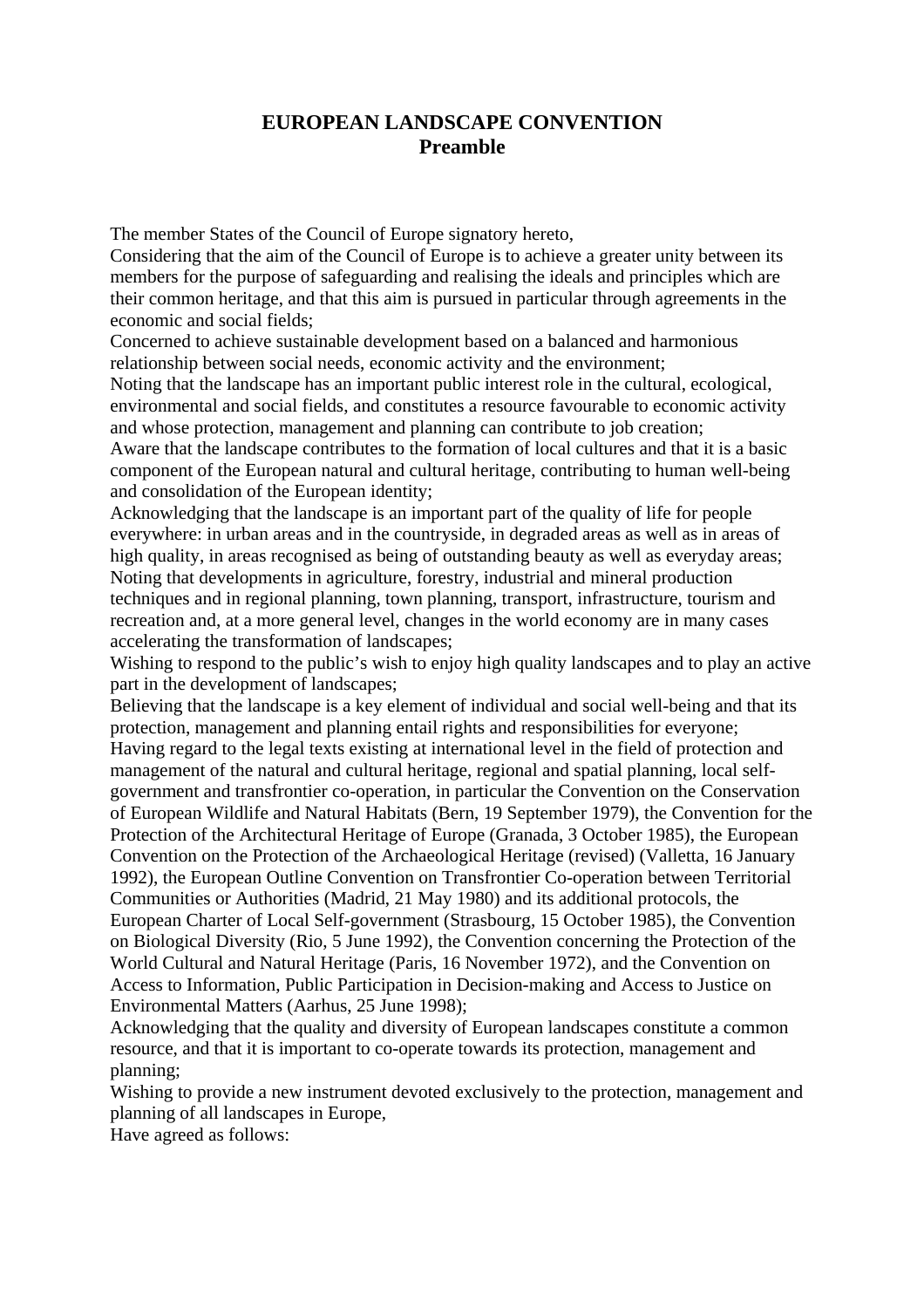# **CHAPTER I – GENERAL PROVISIONS**

#### **Article 1 – Definitions**

For the purposes of the Convention:

a "Landscape" means an area, as perceived by people, whose character is the result of the action and interaction of natural and/or human factors;

b "Landscape policy" means an expression by the competent public authorities of general principles, strategies and guidelines that permit the taking of specific measures aimed at the protection, management and planning of landscapes;

c "Landscape quality objective" means, for a specific landscape, the formulation by the competent public authorities of the aspirations of the public with regard to the landscape features of their surroundings;

d "Landscape protection" means actions to conserve and maintain the significant or characteristic features of a landscape, justified by its heritage value derived from its natural configuration and/or from human activity;

e "Landscape management" means action, from a perspective of sustainable development, to ensure the regular upkeep of a landscape, so as to guide and harmonise changes which are brought about by social, economic and environmental processes;

f "Landscape planning" means strong forward-looking action to enhance, restore or create landscapes.

#### **Article 2 – Scope**

Subject to the provisions contained in Article 15, this Convention applies to the entire territory of the Parties and covers natural, rural, urban and peri-urban areas. It includes land, inland water and marine areas. It concerns landscapes that might be considered outstanding as well as everyday or degraded landscapes.

#### **Article 3 – Aims**

The aims of this Convention are to promote landscape protection, management and planning, and to organise European co-operation on landscape issues.

#### **CHAPTER II – NATIONAL MEASURES**

#### **Article 4 – Division of responsibilities**

Each Party shall implement this Convention, in particular Articles 5 and 6, according to its own division of powers, in conformity with its constitutional principles and administrative arrangements, and respecting the principle of subsidiarity, taking into account the European Charter of Local Self-government. Without derogating from the provisions of this Convention, each Party shall harmonise the implementation of this Convention with its own policies.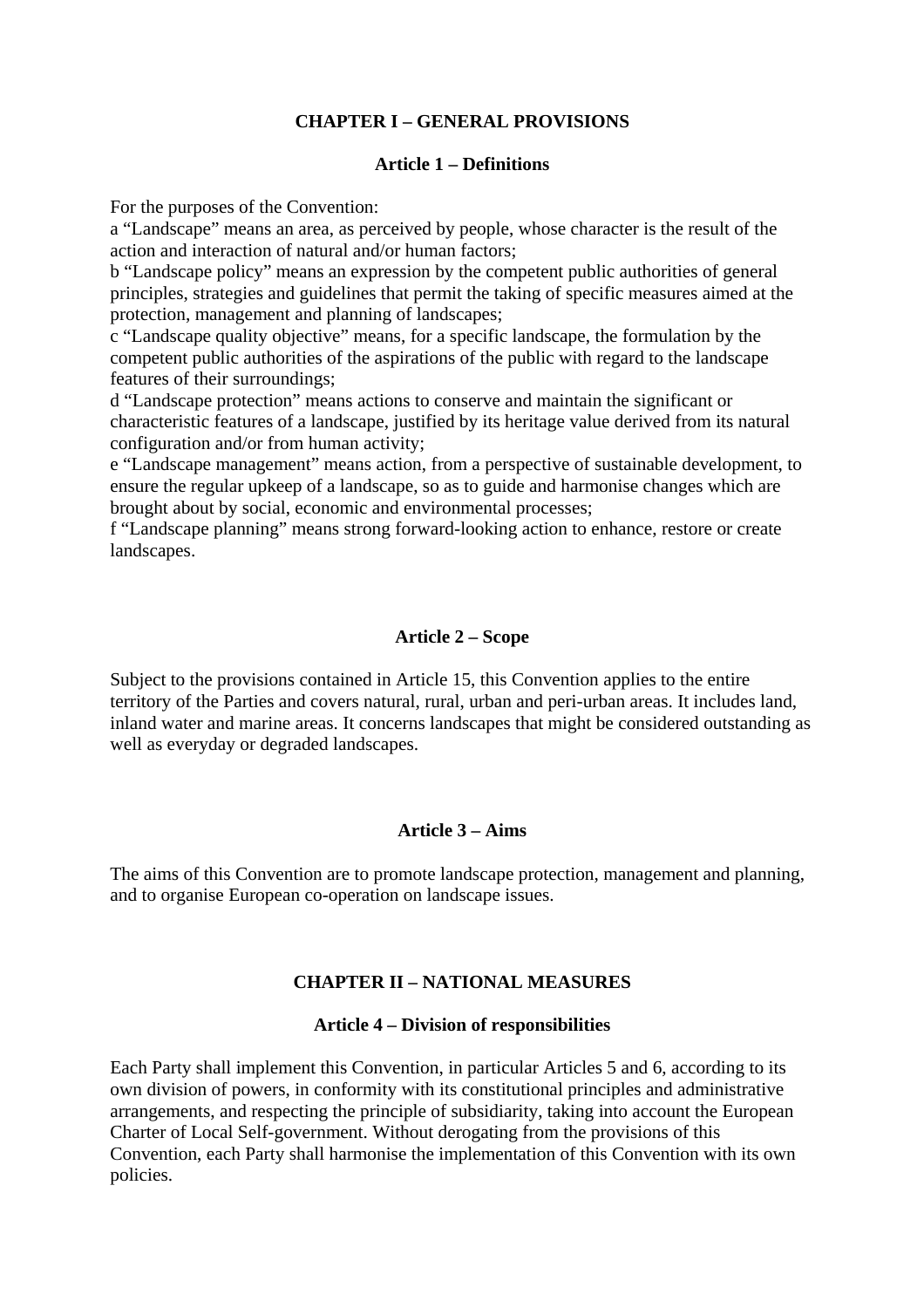# **Article 5 – General measures**

Each Party undertakes:

a to recognise landscapes in law as an essential component of people's surroundings, an expression of the diversity of their shared cultural and natural heritage, and a foundation of their identity;

b to establish and implement landscape policies aimed at landscape protection, management and planning through the adoption of the specific measures set out in Article 6;

c to establish procedures for the participation of the general public, local and regional authorities, and other parties with an interest in the definition and implementation of the landscape policies mentioned in paragraph b above;

d to integrate landscape into its regional and town planning policies and in its cultural, environmental, agricultural, social and economic policies, as well as in any other policies with possible direct or indirect impact on landscape.

### **Article 6 – Specific measures**

A Awareness-raising

Each Party undertakes to increase awareness among the civil society, private organisations, and public authorities of the value of landscapes, their role and changes to them.

B Training and education

Each Party undertakes to promote:

a training for specialists in landscape appraisal and operations;

b multidisciplinary training programmes in landscape policy, protection, management and planning, for professionals in the private and public sectors and for associations concerned; c school and university courses which, in the relevant subject areas, address the values

attaching to landscapes and the issues raised by their protection, management and planning. C Identification and assessment

1 With the active participation of the interested parties, as stipulated in Article 5.c, and with a view to improving knowledge of its landscapes, each Party undertakes:

a i to identify its own landscapes throughout its territory;

ii to analyse their characteristics and the forces and pressures transforming them;

iii to take note of changes;

b to assess the landscapes thus identified, taking into account the particular values assigned to them by the interested parties and the population concerned.

2 These identification and assessment procedures shall be guided by the exchanges of experience and methodology, organised between the Parties at European level pursuant to Article 8.

D Landscape quality objectives

Each Party undertakes to define landscape quality objectives for the landscapes identified and assessed, after public consultation in accordance with Article 5.c.

E Implementation

To put landscape policies into effect, each Party undertakes to introduce instruments aimed at protecting, managing and/or planning the landscape.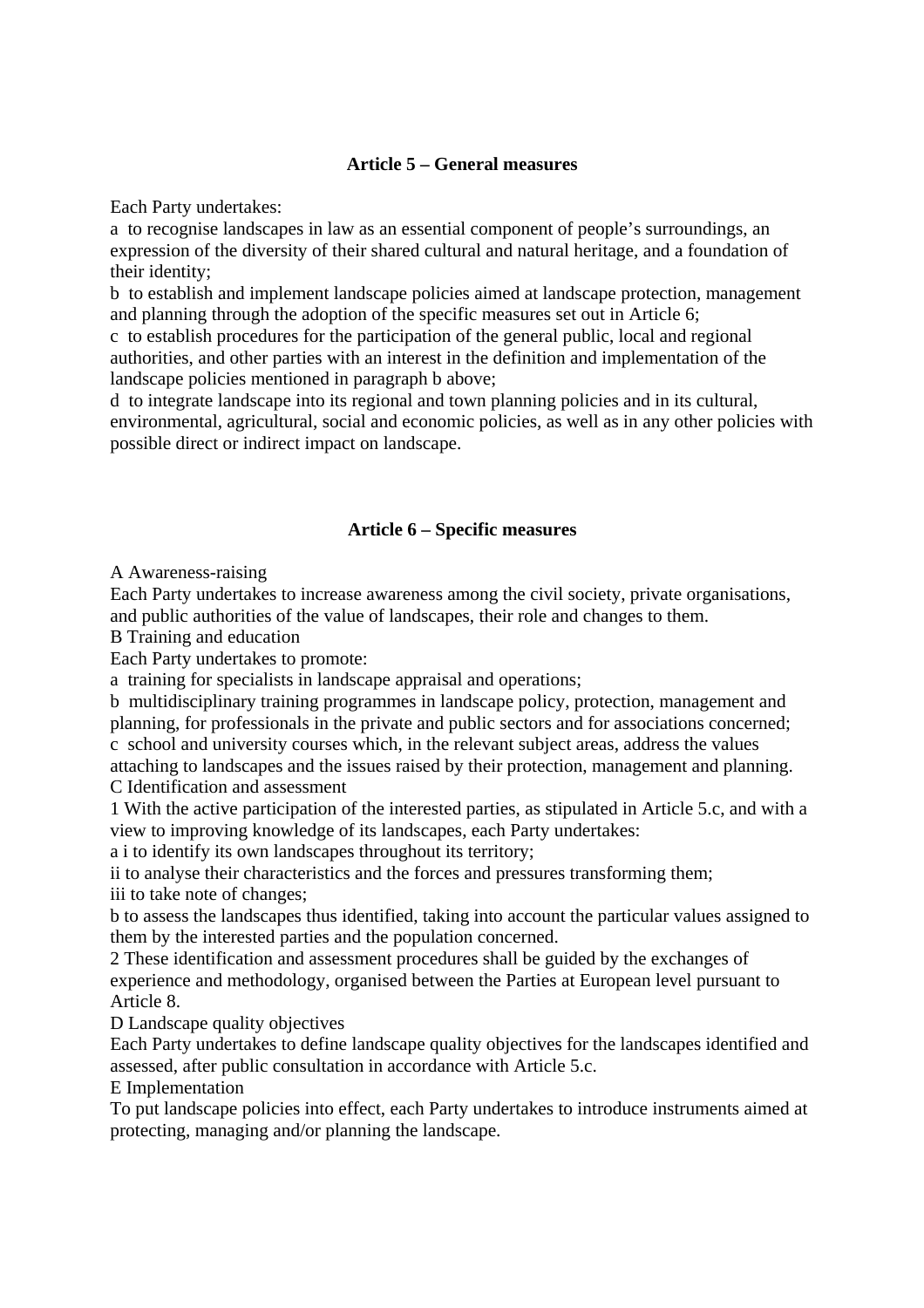# **CHAPTER III – EUROPEAN CO-OPERATION**

#### **Article 7 – International policies and programmes**

Parties undertake to co-operate in the consideration of the landscape dimension of international policies and programmes, and to recommend, where relevant, the inclusion in them of landscape considerations.

### **Article 8 – Mutual assistance and exchange of information**

The Parties undertake to co-operate in order to enhance the effectiveness of measures taken under other articles of this Convention, and in particular:

a to render each other technical and scientific assistance in landscape matters through the pooling and exchange of experience, and the results of research projects;

b to promote the exchange of landscape specialists in particular for training and information purposes;

c to exchange information on all matters covered by the provisions of the Convention.

### **Article 9 – Transfrontier landscapes**

The Parties shall encourage transfrontier co-operation on local and regional level and, wherever necessary, prepare and implement joint landscape programmes.

# **Article 10 – Monitoring of the implementation of the Convention**

1 Existing competent Committees of Experts set up under Article 17 of the Statute of the Council of Europe shall be designated by the Committee of Ministers of the Council of Europe to be responsible for monitoring the implementation of the Convention. 2 Following each meeting of the Committees of Experts, the Secretary General of the Council of Europe shall transmit a report on the work carried out and on the operation of the Convention to the Committee of Ministers.

3 The Committees of Experts shall propose to the Committee of Ministers the criteria for conferring and the rules governing the Landscape award of the Council of Europe.

# **Article 11 – Landscape award of the Council of Europe**

1 The Landscape award of the Council of Europe is a distinction which may be conferred on local and regional authorities and their groupings that have instituted, as part of the landscape policy of a Party to this Convention, a policy or measures to protect, manage and/or plan their landscape, which have proved lastingly effective and can thus serve as an example to other territorial authorities in Europe. The distinction may be also conferred on non-governmental organisations having made particularly remarkable contributions to landscape protection,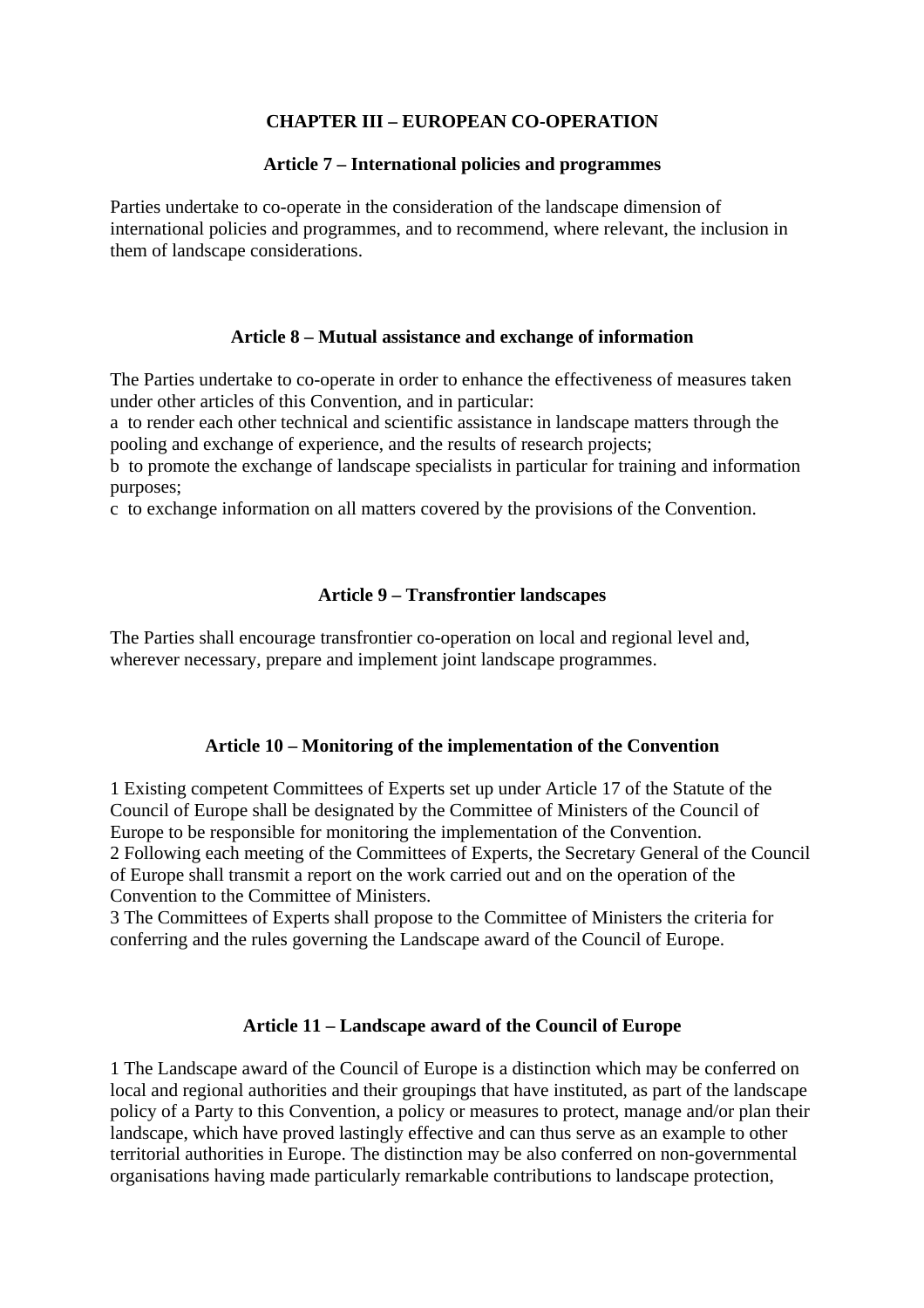management or planning.

2 Applications for the Landscape award of the Council of Europe shall be submitted to the Committees of Experts mentioned in Article 10 by the Parties. Transfrontier local and regional authorities and groupings of local and regional authorities concerned, may apply provided that they jointly manage the landscape in question.

3 On proposals from the Committees of Experts mentioned in Article 10 the Committee of Ministers shall define and publish the criteria for conferring the Landscape award of the Council of Europe, adopt the relevant rules and confer the Award.

4 The granting of the Landscape award of the Council of Europe is to encourage those receiving the award to ensure the sustainable protection, management and/or planning of the landscape areas concerned.

# **CHAPTER IV – FINAL CLAUSES**

### **Article 12 – Relationship with other instruments**

The provisions of this Convention shall not prejudice stricter provisions concerning landscape protection, management and planning contained in other existing or future binding national or international instruments.

# **Article 13 – Signature, ratification and entry into force**

1 This Convention shall be open for signature by the member States of the Council of Europe. It shall be subject to ratification, acceptance or approval. Instruments of ratification, acceptance or approval shall be deposited with the Secretary General of the Council of Europe.

2 The Convention shall enter into force on the first day of the month following the expiry of a period of three months after the date on which ten member States of the Council of Europe have expressed their consent to be bound by the Convention in accordance with the provisions of the preceding paragraph.

3 In respect of any signatory State which subsequently expresses its consent to be bound by it, the Convention shall enter into force on the first day of the month following the expiry of a period of three months after the date of the deposit of the instrument of ratification, acceptance or approval.

#### **Article 14 – Accession**

1 After the entry into force of this Convention, the Committee of Ministers of the Council of Europe may invite the European Community and any European State which is not a member of the Council of Europe, to accede to the Convention by a majority decision as provided in Article 20.d of the Council of Europe Statute, and by the unanimous vote of the States parties entitled to hold seats in the Committee of Ministers.

2 In respect of any acceding State, or the European Community in the event of its accession, this Convention shall enter into force on the first day of the month following the expiry of a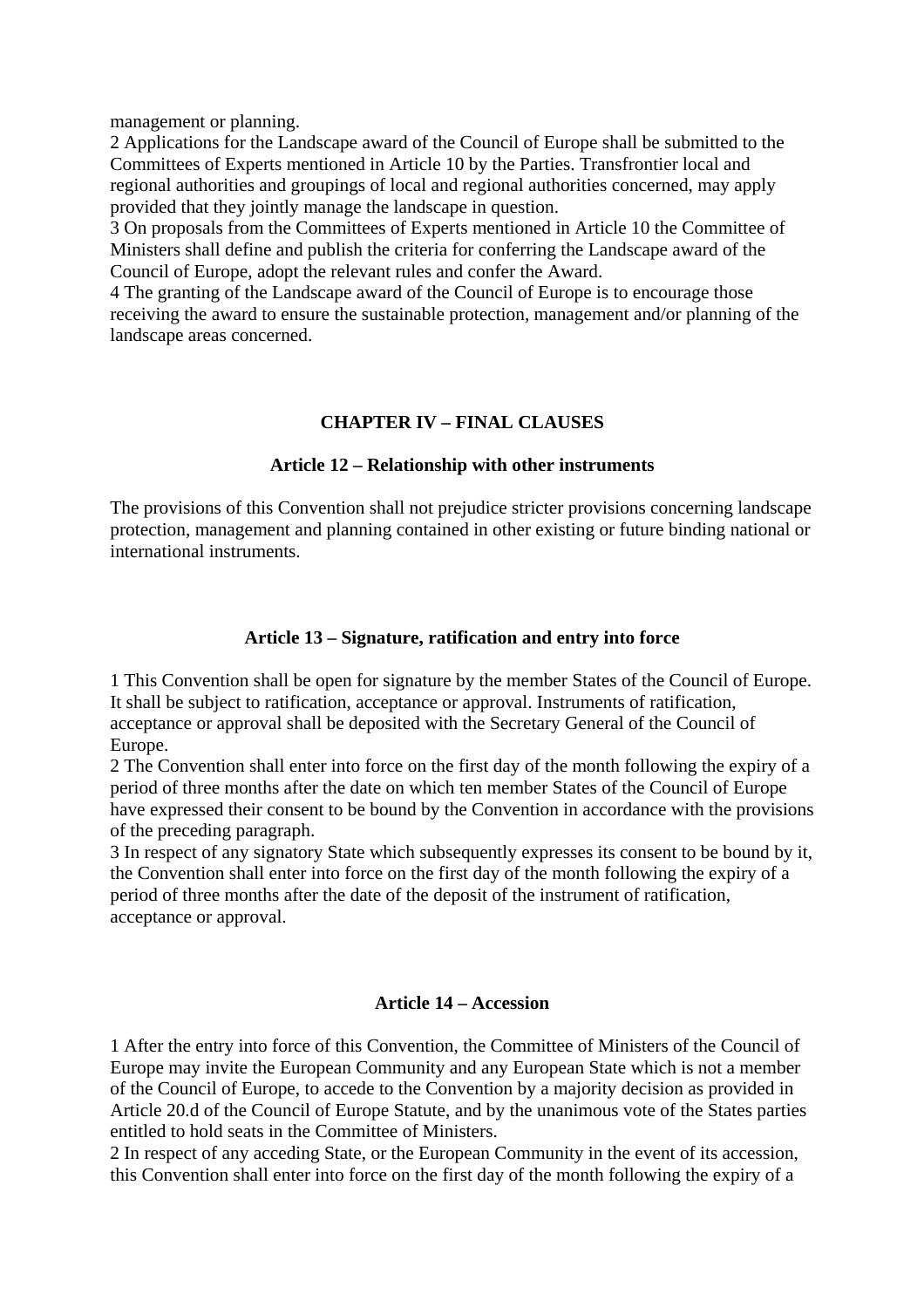period of three months after the date of deposit of the instrument of accession with the Secretary General of the Council of Europe.

#### **Article 15 –Territorial application**

1 Any State or the European Community may, at the time of signature or when depositing its instrument of ratification, acceptance, approval or accession, specify the territory or territories to which the Convention shall apply.

2 Any Party may, at any later date, by declaration addressed to the Secretary General of the Council of Europe, extend the application of this Convention to any other territory specified in the declaration. The Convention shall take effect in respect of such territory on the first day of the month following the expiry of a period of three months after the date of receipt of the declaration by the Secretary General.

3 Any declaration made under the two paragraphs above may, in respect of any territory mentioned in such declaration, be withdrawn by notification addressed to the Secretary General of the Council of Europe. Such withdrawal shall become effective on the first day of the month following the expiry of a period of three months after the date of receipt of the notification by the Secretary General.

#### **Article 16 – Denunciation**

1 Any Party may, at any time, denounce this Convention by means of a notification addressed to the Secretary General of the Council of Europe.

2 Such denunciation shall become effective on the first day of the month following the expiry of a period of three months after the date of receipt of the notification by the Secretary General.

#### **Article 17 – Amendments**

1 Any Party or the Committees of Experts mentioned in Article 10 may propose amendments to this Convention.

2 Any proposal for amendment shall be notified to the Secretary General of the Council of Europe who shall communicate it to the member States of the Council of Europe, to the others Parties, and to any European non-member State which has been invited to accede to this Convention in accordance with the provisions of Article 14.

3 The Committees of Experts mentioned in Article 10 shall examine any amendment proposed and submit the text adopted by a majority of three-quarters of the Parties' representatives to the Committee of Ministers for adoption. Following its adoption by the

Committee of Ministers by the majority provided for in Article 20.d of the Statute of the Council of Europe and by the unanimous vote of the States parties entitled to hold seats in the Committee of Ministers, the text shall be forwarded to the Parties for acceptance.

4 Any amendment shall enter into force in respect of the Parties which have accepted it on the first day of the month following the expiry of a period of three months after the date on which three Council of Europe member States have informed the Secretary General of their